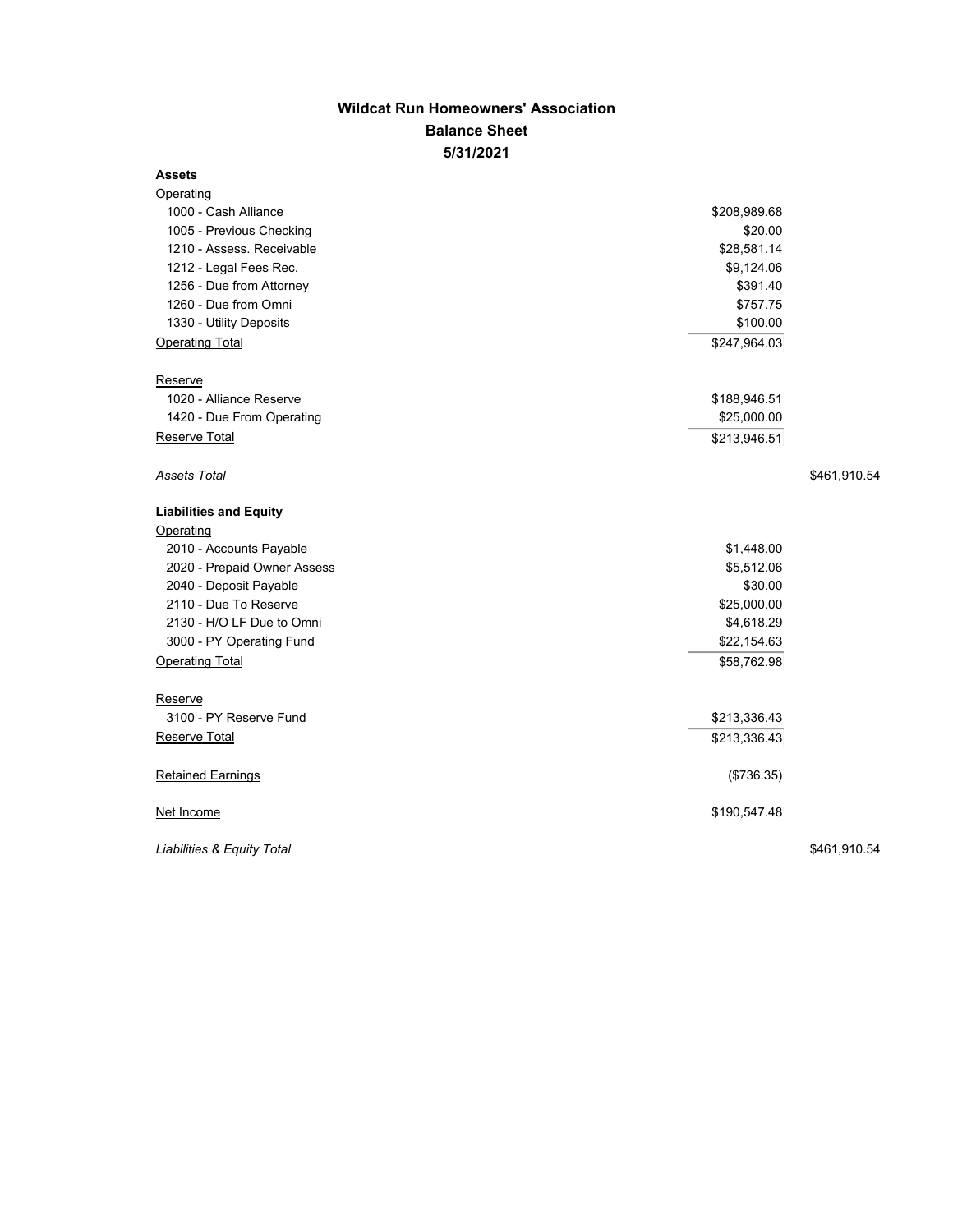## **Wildcat Run Homeowners' Association Budget Comparison Report 5/1/2021 - 5/31/2021**

|                                      | 5/1/2021 - 5/31/2021 |             |                         | 1/1/2021 - 5/31/2021 |                                         |                           |                        |
|--------------------------------------|----------------------|-------------|-------------------------|----------------------|-----------------------------------------|---------------------------|------------------------|
|                                      | Actual               | Budget      | Variance                | <b>Actual</b>        | <b>Budget</b>                           |                           | Variance Annual Budget |
| Income                               |                      |             |                         |                      |                                         |                           |                        |
| <u>Income</u>                        |                      |             |                         |                      |                                         |                           |                        |
| 4181 - Pool Pass                     | \$9,405.00           | \$10,000.00 | (\$595.00)              | \$9,405.00           | \$10,000.00                             | (\$595.00)                | \$12,200.00            |
| Total Income                         | \$9,405.00           | \$10,000.00 | (\$595.00)              | \$9,405.00           | \$10,000.00                             | (\$595.00)                | \$12,200.00            |
| Operating                            |                      |             |                         |                      |                                         |                           |                        |
| 4100 - Association Fees              | \$320.00             | \$0.00      | \$320.00                |                      | \$312,957.00 \$329,280.00 (\$16,323.00) |                           | \$329,280.00           |
| 4101 - Good Faith Credit             | \$0.00               | \$0.00      | \$0.00                  | \$0.00               |                                         | \$13,875.00 (\$13,875.00) | \$13,875.00            |
| 4130 - Late Fees                     | (\$50.00)            | \$0.00      | (\$50.00)               | \$3,516.17           | \$0.00                                  | \$3,516.17                | \$0.00                 |
| 4140 - Interest Income               | \$4.64               | \$0.00      | \$4.64                  | \$63.90              | \$0.00                                  | \$63.90                   | \$0.00                 |
| 4150 - Legal Fees Income             | \$30.69              | \$0.00      | \$30.69                 | \$641.75             | \$0.00                                  | \$641.75                  | \$0.00                 |
| 4157 - Bad Debt Recovery             | \$1,108.15           | \$0.00      | \$1,108.15              | \$1,610.72           | \$0.00                                  | \$1,610.72                | \$0.00                 |
| <b>Total Operating</b>               | \$1,413.48           | \$0.00      | \$1,413.48              |                      | \$318,789.54 \$343,155.00 (\$24,365.46) |                           | \$343,155.00           |
| Reserve                              |                      |             |                         |                      |                                         |                           |                        |
| 9020 - Interest Income               | \$24.07              | \$0.00      | \$24.07                 | \$117.21             | \$0.00                                  | \$117.21                  | \$0.00                 |
| Total Reserve                        | \$24.07              | \$0.00      | \$24.07                 | \$117.21             | \$0.00                                  | \$117.21                  | \$0.00                 |
| <b>Total Income</b>                  | \$10,842.55          | \$10,000.00 | \$842.55                |                      | \$328,311.75 \$353,155.00 (\$24,843.25) |                           | \$355,355.00           |
| <b>Expense</b>                       |                      |             |                         |                      |                                         |                           |                        |
| Operating                            |                      |             |                         |                      |                                         |                           |                        |
| 5010 - Admin Fees                    | \$530.60             | \$250.00    | (\$280.60)              | \$1,146.47           | \$1,250.00                              | \$103.53                  | \$3,000.00             |
| 5020 - Postage                       | \$63.45              | \$291.00    | \$227.55                | \$3,473.84           | \$1,455.00                              | (\$2,018.84)              | \$3,500.00             |
| 5030 - Professional Service          | \$655.69             | \$0.00      | (\$655.69)              | \$4,052.43           | \$1,000.00                              | (\$3,052.43)              | \$4,000.00             |
| 5031 - Accounting Fees               | \$0.00               | \$0.00      | \$0.00                  | \$100.00             | \$400.00                                | \$300.00                  | \$400.00               |
| 5033 - Taxes/Licenses/Perm           | \$0.00               | \$0.00      | \$0.00                  | \$3,659.00           | \$850.00                                | (\$2,809.00)              | \$850.00               |
| 5040 - Management Cont               | \$3,528.14           | \$3,528.00  | (\$0.14)                | \$17,640.70          | \$17,640.00                             | (\$0.70)                  | \$42,336.00            |
| 5050 - Insurance Expense             | \$0.00               | \$0.00      | \$0.00                  | \$3,048.60           | \$8,900.00                              | \$5,851.40                | \$8,900.00             |
| 5060 - Bad Debt/Writeoff             | \$0.00               | \$0.00      | \$0.00                  | \$468.50             | \$16,464.00                             | \$15,995.50               | \$16,464.00            |
| 5070 - Website Expense               | \$50.00              | \$50.00     | \$0.00                  | \$250.00             | \$250.00                                | \$0.00                    | \$600.00               |
| 5088 - Committee Expense             | \$0.00               | \$0.00      | \$0.00                  | \$0.00               | \$0.00                                  | \$0.00                    | \$5,000.00             |
| 5110 - Electricity                   | \$5,787.59           |             | \$4,250.00 (\$1,537.59) | \$18,853.10          | \$21,250.00                             | \$2,396.90                | \$51,000.00            |
| 5120 - Water & Sewer                 | \$940.67             | \$1,200.00  | \$259.33                | \$3,621.52           | \$3,500.00                              | (\$121.52)                | \$8,500.00             |
| 5130 - Trash Removal                 | \$0.00               | \$50.00     | \$50.00                 | \$0.00               | \$50.00                                 | \$50.00                   | \$300.00               |
| 5170 - Security/Monitoring           | \$0.00               | \$750.00    | \$750.00                | \$3,000.00           | \$3,750.00                              | \$750.00                  | \$9,000.00             |
| 5210 - Landscape Contract            | \$6,172.05           | \$5,555.00  | (\$617.05)              | \$18,516.15          | \$22,220.00                             | \$3,703.85                | \$55,550.00            |
| 5211 - Landscaping Misc              | \$220.42             | \$250.00    | \$29.58                 | \$220.42             | \$1,250.00                              | \$1,029.58                | \$1,500.00             |
| 5221 - Common Area Maint             | \$0.00               | \$200.00    | \$200.00                | \$306.00             | \$400.00                                | \$94.00                   | \$1,000.00             |
| 5232 - Pond Contract                 | \$269.89             | \$0.00      | (\$269.89)              | \$13,287.09          | \$12,830.00                             | (\$457.09)                | \$12,830.00            |
| 5234 - Darinage Easement Maintenance | \$0.00               | \$0.00      | \$0.00                  | \$0.00               | \$500.00                                | \$500.00                  | \$500.00               |
| 5250 - Fountain Maintenance          | \$0.00               | \$500.00    | \$500.00                | \$2,092.95           | \$2,000.00                              | (\$92.95)                 | \$3,000.00             |
| 5251 - Fountain Contract             | \$0.00               | \$0.00      | \$0.00                  | \$2,666.00           | \$9,126.00                              | \$6,460.00                | \$9,126.00             |
| 5252 - Water Feature                 | \$487.50             | \$0.00      | (\$487.50)              | \$9,683.82           | \$17,000.00                             | \$7,316.18                | \$17,000.00            |
| 5260 - Snow removal                  | \$0.00               | \$0.00      | \$0.00                  | \$5,668.50           | \$4,500.00                              | (\$1,168.50)              | \$7,500.00             |
| 5295 - Street Light Maintenance      | \$0.00               | \$100.00    | \$100.00                | \$0.00               | \$200.00                                | \$200.00                  | \$500.00               |
| 5400 - Playground Maintenance        | \$0.00               | \$150.00    | \$150.00                | \$1,122.75           | \$750.00                                | (\$372.75)                | \$1,800.00             |
| 5410 - Pool Contract                 | \$2,600.00           | \$7,000.00  | \$4,400.00              | \$21,200.00          | \$28,000.00                             | \$6,800.00                | \$56,000.00            |
| 5412 - Pool Misc                     | \$365.19             | \$500.00    | \$134.81                | \$2,952.86           | \$1,000.00                              | (\$1,952.86)              | \$2,000.00             |